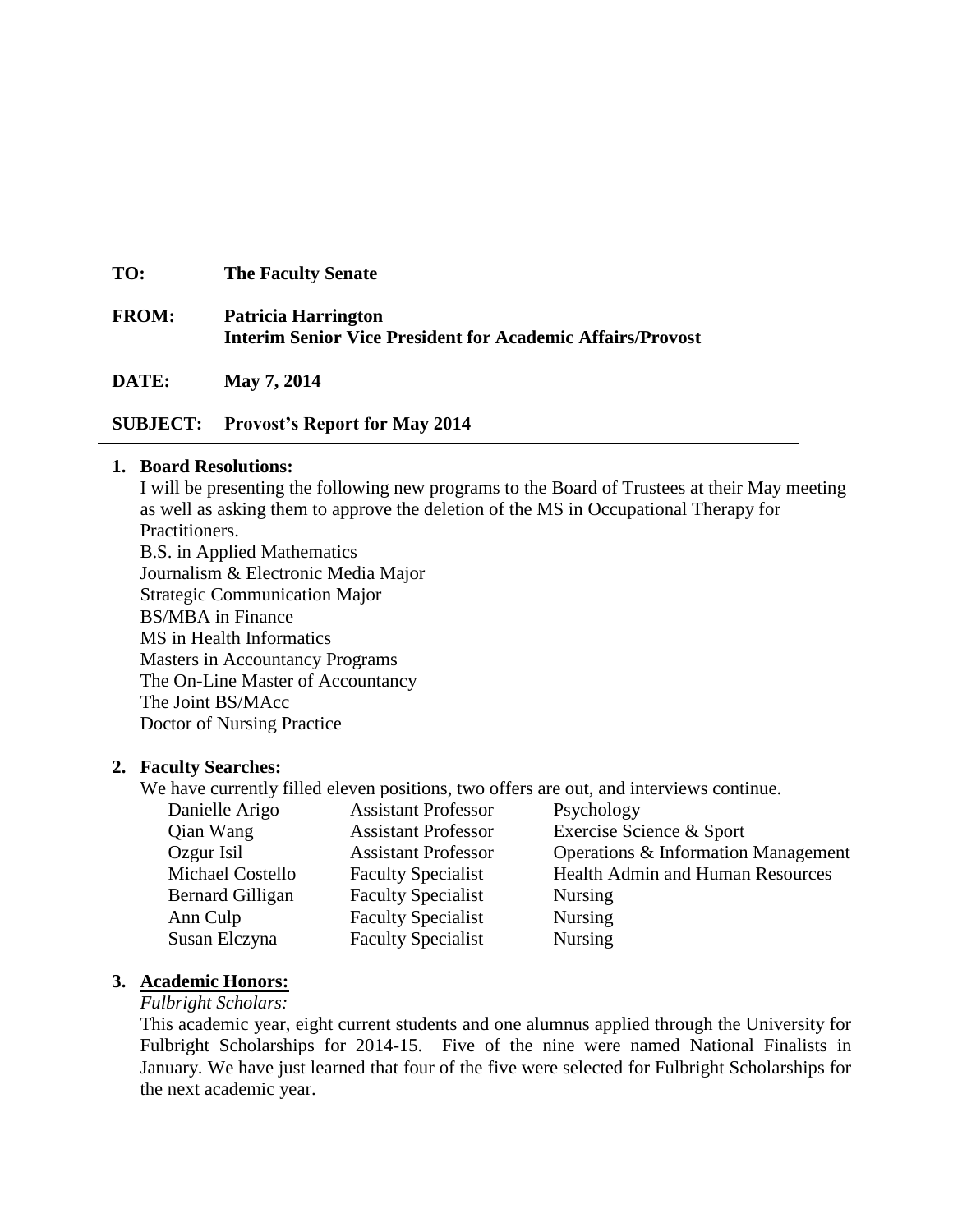- › *Emmanuel Akpan Jr*. majoring in Neuroscience and a member of the Honors program has been selected to receive a Fulbright English Teaching Assistantship to Cyprus.
- › *Olivia Salama*, double majoring in Political Science and Philosophy, and a member of the SJLA Program, has been selected to receive a Fulbright Scholarship in Law to the University of Turku, Finland. She will conduct research on the policing of white collar crime.
- › *Matthew B. Tibbitts*, a graduating senior in Health Administration and Presidential Scholar, has been selected for a Fulbright English Teaching Assistantship to Malaysia.
- › *Marc Andris Vallone*, who received a B.S. in Marketing from the University in 2010, volunteered for a year at the Working Boys Center in Quito, Ecuador before returning to work at his alma mater Camden Catholic High School. Marc has been awarded a Fulbright English Teaching Assistantship to Brazil.

A special thanks to Dr. Susan Trussler, Fulbright Program Advisor, and the students' recommenders, for a great job in supporting all our candidates.

## *US News & World Report:*

- › U.S. News & World Report ranked several of The University of Scranton's programs among "America's Best Graduate Schools" in its 2015 guidebook.
- › The University's online graduate program in education ranked No. 6 in the nation. The University offers online a Master of Science degree in the education fields of curriculum and instruction and educational administration (K-12), in addition to a nondegree administration certification program.
- › U.S. News ranked the University's online MBA program No. 51 in the country. The University offers an online Master of Business Administration degree (MBA) in general business, enterprise resource planning, healthcare management, operations management and international business.
- › U.S. News ranked the University's part-time MBA program No. 132 in the nation on its website. On campus MBA students can specialize in accounting, enterprise resource planning, finance, international business, management information systems, marketing, operations management or general business.

# **4. Faculty Research Committee:**

The Faculty Research Committee reviewed the proposals for the Summer Presidential Scholars Program. This Program provides a \$3,000 stipend to a student to perform research with a faculty member during a ten week period in summer 2014. The faculty member receives a \$1,000 stipend and there is \$500 allotted for materials. The Committee recommended funding for six of the proposals.

- › Natalie Ceresnak and Dr. Robert Smith, Biology. *The influence of timing on spring migration for landbirds using habitats in Northeastern Pennsylvania.*
- › Patrick Fricke and Dr. Michael Fennie, Chemistry. *A green approach to oxazole synthesis.*
- › Francis George and Dr. Jakub Jasinski, Mathematics. *Non isomorphic models of firstorder theories.*
- › Elizabeth Joyce and Dr. Marc Seid, Biology. *The role of the mesolimbic dopaminergic in nicotine dependence during third-hand smoke residue exposure in Camptonotus sp.*
- › Kaitlyn Kolzow and George Gomez, Biology. *The effects of hypoxia and hyper oxia on the morphology of the cytoskeleton of neuronal retina.*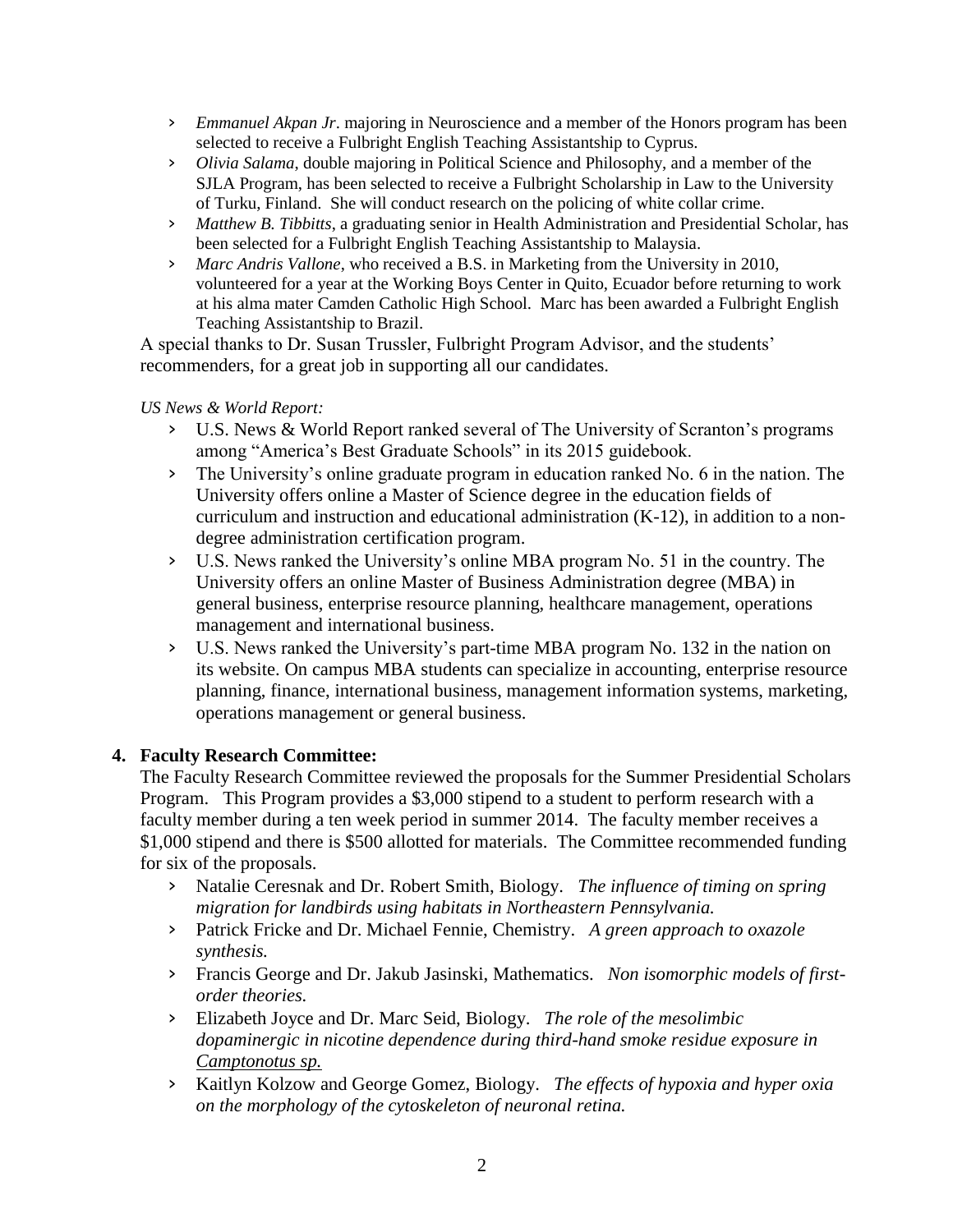› Nicole McAndrew and George Gomez, Biology. *The intracellular mechanisms of retinoic acid and cancer cell division.* 

## **5. The Office of Research and Sponsored Programs:**

The ORSP has processed 55 submissions for extramural funding (1 June 2013 to present) compared to 41 in 2012-13. The ORSP, with the Office of General Counsel, also oversees the patent application/processing projects. Currently it has five active applications: The Electrooptical Eardrum; Elastic Artery; Cardiovascular Model; Reflective Solar Tracker. There are two marketing studies underway: Cardiovascular Model and the Archimedes Javelin (drilling device).

The annual, University wide celebration of student scholars is scheduled for May 15, 2014 in the Loyola Science Center Atrium with the celebratory dinner. Dr. Renee Hakim, Associate Professor in the Department of Physical Therapy is the scheduled speaker.

## **6. Faculty Handbook Committee:**

I will be reporting to the Board of Trustees that the Faculty Handbook Committee, the FPC and the faculty approved that the proposed language for Service Criteria for Tenure and Promotion and the Norms for Librarians for inclusion in the *Faculty Handbook*.

| 7. Curriculum Approvals:                            |                    |  |  |  |
|-----------------------------------------------------|--------------------|--|--|--|
| <b>Program Changes</b>                              | <b>Date Posted</b> |  |  |  |
| Exercise Science Clinical Track                     | 4/2/14             |  |  |  |
| Management/Marketing Department name change         | 4/10/14            |  |  |  |
| <b>New Course</b>                                   |                    |  |  |  |
| EDUC 465: Seminar in Educational Studies            | 3/27/14            |  |  |  |
| ENLT 231: Shakespeare's Comedies                    | 3/14/14            |  |  |  |
| ENLT 232: Shakespeare's Tragedies                   | 3/14/14            |  |  |  |
| Change BS in Nursing to BSN                         | 3/27/14            |  |  |  |
| <b>Course Changes</b>                               |                    |  |  |  |
| PSYC 224: Personality                               | 3/17/14            |  |  |  |
| HIST 333: 12 Century Europe (to 1945)               | 4/11/14            |  |  |  |
| HIST 334: 12 Century Europe (after 1945)            | 4/11/14            |  |  |  |
| ENGR 253L: An Introduction to Computer Aided Design | 3/27/14            |  |  |  |

## **8. College Updates**

*College of Arts and Sciences:*

- › Assistant Professor of Biology Erica Lasek-Nesselquist has received a major grant from the National Science Foundation for her research on cellular and metabolic integration of symbiotic organelles.
- › Twelve Electrical Engineering and Physics students won awards at the 2014 IEEE Region 2 Student Activities Conference. Hardik Patel and Stephan Bossaly won first place in the Micromouse Robotics competition. Daniel Donovan, Patrick O'Malley, James Roche, and Chris Gaspar--three sophomores and a freshman--won first place in the Physics competition.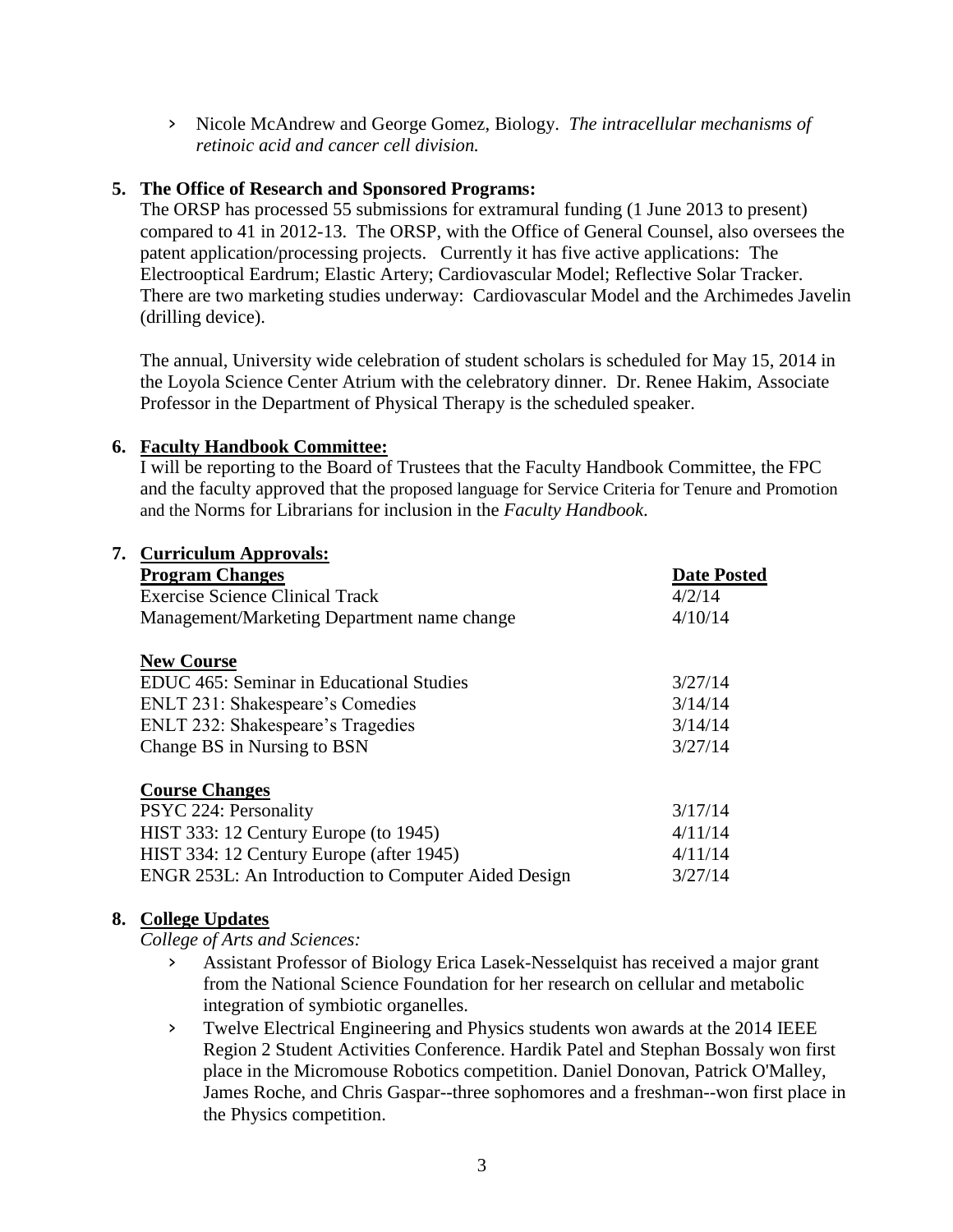- › Two undergraduates are co-authors of pending patents. Sophomore Nathan Williams is co-author, with Professor Nick Truncale and laboratory manager Jim Loven of the Physics and Electrical Engineering Department, of a patent on the reflective solar tracker. Junior Michelle Graham is co-author, with Professor Truncale, of a patent on an electro-optic eardrum. Michelle is also co-author of two published articles on her project.
- › The University's radio station, WUSR, received a grant from the Pennsylvania Association of Broadcasters to improve the station's editing facilities.

# *Panuska College of Professional Studies:*

- › Center for Rehabilitation Education Equipment received a grant for \$225,000 to help the University of Scranton buy and install specialized medical and health-related equipment for the new rehab center.
- › Our first universal affiliation agreement will be effective June 1, 2014 for all Geisinger entities. We will no longer need to have separate agreements. Implementation letters will need to be submitted for every student so that we can track details-where, when, and who is supervising the student. We will continue to pursue other universal affiliation agreements instead of individual sites within a system.
- › PCPS Assessment Retreat for Faculty and Staff, August 8, 2014, Chapman Lake Retreat House-key formative assessment, best practices in assessment and continuous quality assessment improvement-closing the loop.

# **9. International Programs and Services (ISP)**

## **Study Abroad**

53 University of Scranton students are studying abroad during the spring 2014 semester. Also 57 students will be studying abroad during the summer 2014. Of these summer 2014 students 33 will be enrolled in University of Scranton faculty-led study abroad courses which are listed below.

| <b>Course Title</b>                    | <b>Instructor</b>   | <b>Internationa</b> | <b>Enrollment</b> |
|----------------------------------------|---------------------|---------------------|-------------------|
|                                        |                     | l Site              |                   |
| COMM 295 Special Topics: Ireland       | Dr. Matthew Reavy   | <b>Ireland</b>      |                   |
| <b>INTD 109 Math and Visual Arts</b>   | Dr. Anthony Ferzola | Italy (Rome)        | 12.               |
| ARTH 296 Art, Ignatius and Rome        | Dr. Josephine Dunn  |                     |                   |
| <b>ARTH 295 Travel Seminar</b>         |                     |                     |                   |
|                                        |                     |                     |                   |
| ITAL 195 Italian Culture through Image | Dr. Virginia        | Italy               | 12                |
| ITAL 295 Intensive Italian Abroad      | Picchietti          | (Florence)          |                   |
| HUMN 296 Dante's Inferno/Florence      | Dr. Marzia Caporale |                     |                   |

# **International Student Population, Spring 2014**

| Country     | Number of<br><b>Students</b> | Comment                                             |
|-------------|------------------------------|-----------------------------------------------------|
| Bahrain     |                              | Graduate program                                    |
| China (PRC) |                              | 5 in graduate programs, 2 in undergraduate programs |
| India       |                              | All in graduate programs                            |